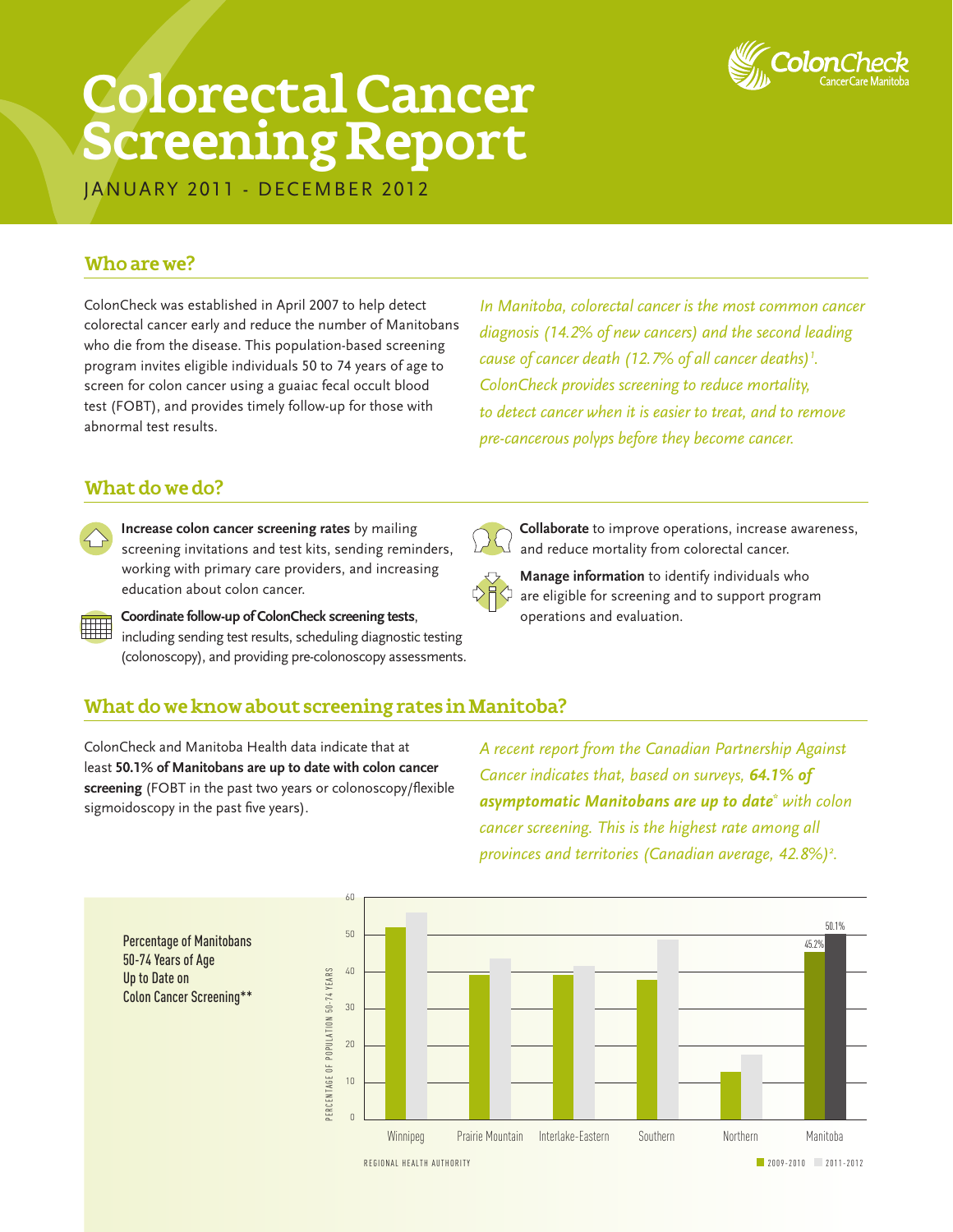# **How are we doing?**

#### **Invitations**

- › Nearly 161 000 screening invitations were mailed to Manitobans in 2011-2012.
- Numerous kits were distributed through primary care providers, in collaboration with the BreastCheck program, and at community events.

Percentage of Invited Population in 2011-2012 Successfully Completing ColonCheck FOBTs



#### **Demographics**

- › Women were more likely to successfully complete an FOBT than men (28.1% of invited women compared to 22.5% of invited men).
- › Participation rate increased with age, with 19.4% of invited 50-54 year olds successfully completing an FOBT compared to 36.5% of invited 70-74 year olds.
- › 65.5% of individuals who were recalled (received an invitation subsequent to completing an FOBT two years prior) completed an FOBT.

Screening Outcomes for Individuals Between 50 and 74 Years of Age at Time of Screening January 1, 2011 - December 31, 2012

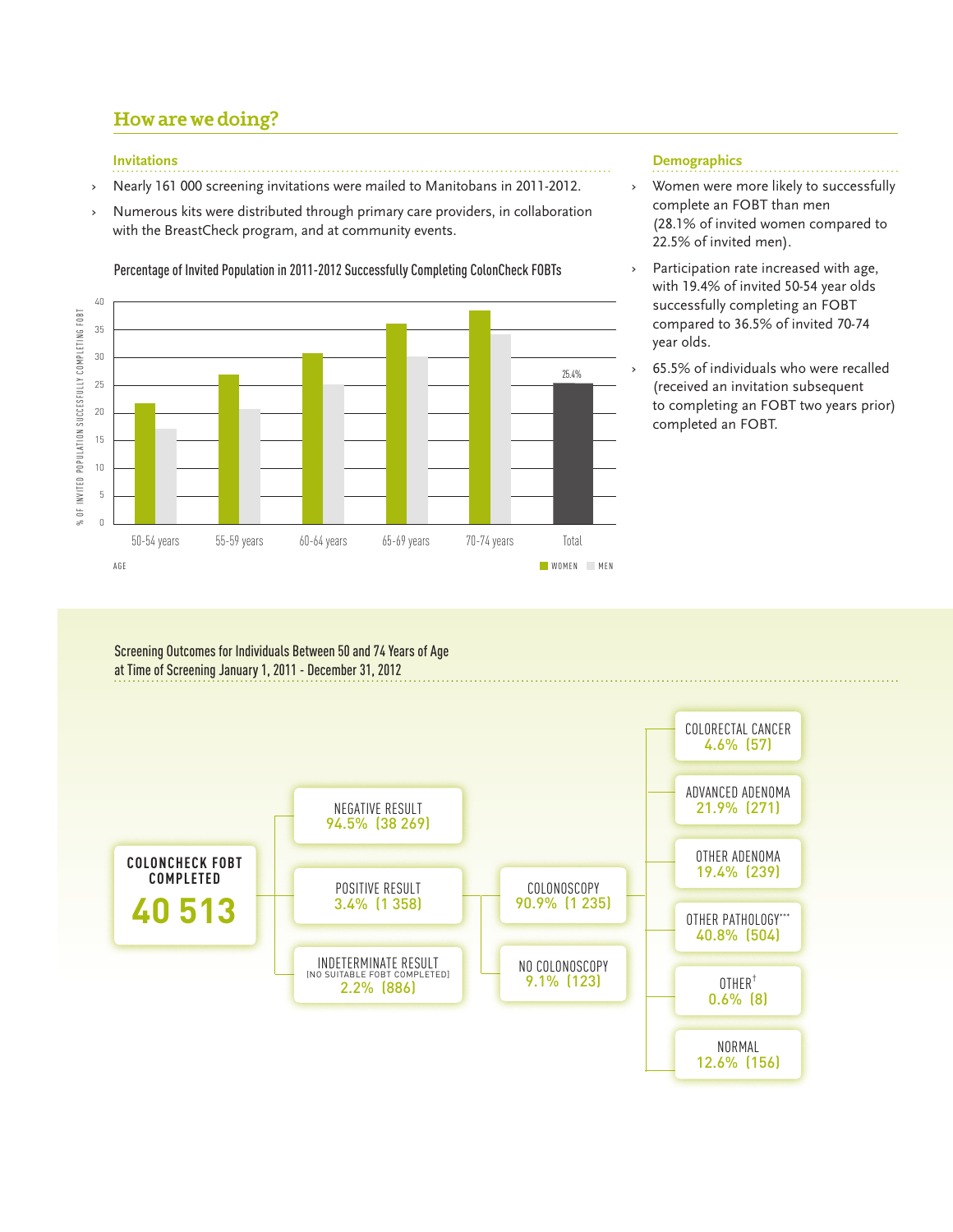#### **FOBT Results**

- Most (94.5%) fecal tests were negative (no hidden blood detected in the stool).
- 3.4% of individuals had a positive FOBT.
- The positivity rate increased with age, with 3.1% of 50-54 year olds obtaining a positive test result compared to 4.3% of 70-74 year olds.

#### **Follow-Up Colonoscopy**

- ColonCheck recommends that all individuals with a positive FOBT be referred for colonoscopy.
	- 70.9% of individuals' follow up was coordinated by a ColonCheck Patient Navigator.
	- The remaining 29.1% were referred by their primary care provider.
- › 9.1% of individuals with a positive test result did not have a colonoscopy. The most common reasons were patient refusal or medical unsuitability.
- › Beginning in May 2011, a nurse practitioner provided precolonoscopy assessments for ColonCheck participants who were scheduled for a colonoscopy in Winnipeg. This reduced the wait time for those participants.

The median wait time from FOBT analysis to colonoscopy was 11 weeks (mean wait time 15 weeks).

 - For individuals who live in Winnipeg, the median wait time was 10.3 weeks compared to 12.3 weeks for those who live outside of Winnipeg.

#### **Cancer and Adenoma Detection Rates**

- The positive predictive value of the FOBT for those who had a colonoscopy was 4.6% for colorectal cancer and 21.9% for advanced adenoma.
- The colorectal cancer detection rate was 1.4 per 1000 individuals screened.
- The advanced adenoma detection rate was 6.7 per 1000 individuals screened.



# **What do we have planned for the future?**

 In the upcoming years, ColonCheck will prioritize work in three areas: increasing screening participation, improving follow-up colonoscopy, and understanding the program's impact on the Manitoba population.

#### **Increase Screening Participation**

- Review impact of changes to dietary restrictions.
- Trial a new opt-in program for individuals who did not previously complete an FOBT upon invitation.
- Review the feasibility of a different kind of test, the fecal immunochemical test.
- Improve and expand education and awareness activities.

#### **Improve Colonoscopy Capacity and Quality**

- Host continuing medical education sessions.
- Provide colonoscopy indicator reports to ColonCheck endoscopists.
- Standardize bowel preparation instructions and colonoscopy reporting requirements.

#### **Understand ColonCheck's Impact on the Manitoba Population**

- Review performance measures and targets, conduct ongoing program monitoring and improvement.
- Compare Manitoba results to those in other Canadian jurisdictions.
- Learn more about who gets colon cancer with respect to their screening history.